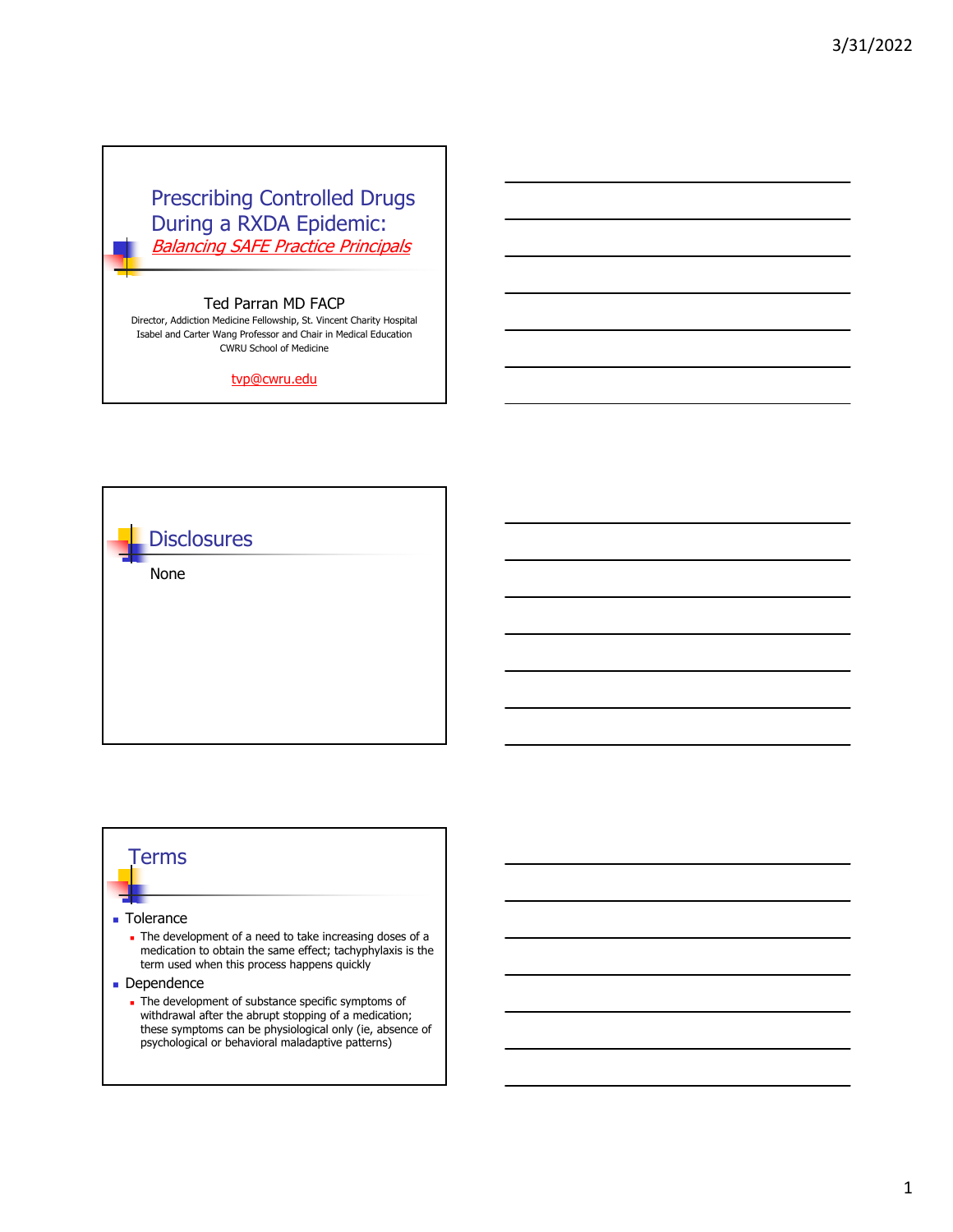**Terms: Addiction (Substance Use** Disorder: moderate or severe)

The development of a maladaptive pattern of medication use that leads to clinically significant impairment or distress in personal or occupational roles. This syndrome also includes a great deal of time used to obtain the medication, use the medication, or recover from its effects; loss of control over medication use; continuation of medication use after medical or psychological adverse effects have occurred



### Substance abusing or addictive brains  $=$  High Risk Brains **(I am sorry but they just are!!!)**

- Substance use disorder mild (Substance Abuse) = planned binge – type use patterns
	- **Higher risk**
	- Phase or time of life
	- **Behavior not a disease**
- $\blacksquare$  Substance use disorder moderate or severe  $=$  intermittent, inconsistent, unpredictable, repeated loss of control over the use of a euphoria producing drug / "high risk" drug / controlled prescription drug; resulting in repeated adverse consequences
	- **Highest risk**
	- . With craving for the drug when absent
	- Disease, 60% genetic, 20% environment, 10-14% life time prevalence
	- Higher in some groups (trauma / *psychiatric patient populations)*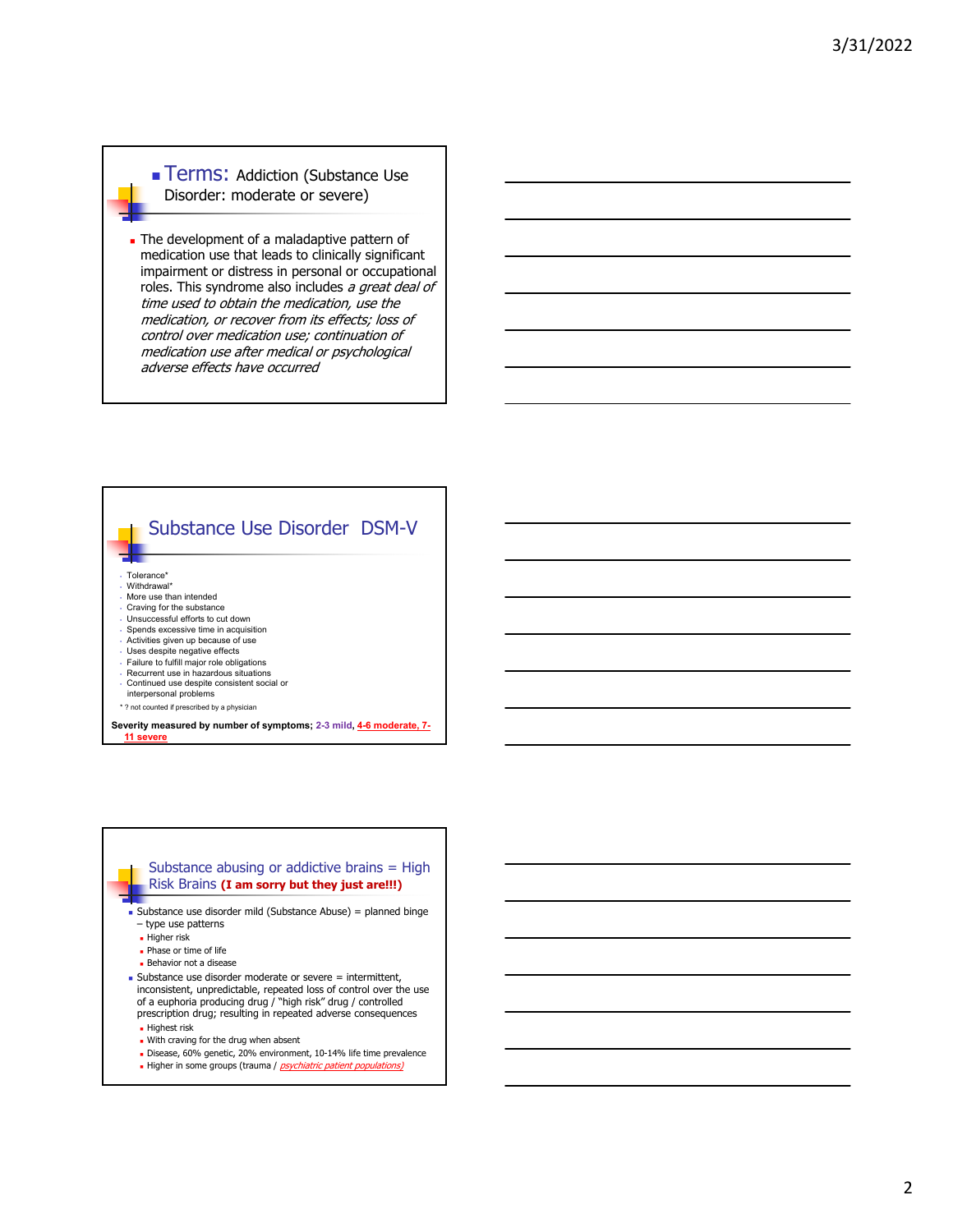## Substance Use Disorder Moderate to Severe: predictable natural history

 A cascade of increasing dysfunction and disability in the following domains:

- **1. Self image**
- **2. Interpersonal**
- **3. Social**
- **4. Financial**
- **5. Legal**
- **6. Work**
- **7. Physical**

### SUD: from natural history to morbidity and mortality: the unspeakable toll

- Tobacco dependence contributes to 20% USA annual mortality
- Tobacco dependence kills 1/3 and maims 1/3 of users
- **Other addictions-**
	- **DEATH:** 700% increased annual mortality risk
	- **FAMILIES**: 50% divorce, 70% domestic violence, 75% child abuse/neglect, >80% childhood sexual abuse.
	- **SELF HARM:** 40-50% of successful suicides, 40-80% of level I trauma
	- **EINANCIAL:** productivity
	- Not to mention all of the other medical complications / organ damage

# Euphoria Producing Drugs = EPD's

- **EPD's include: opioids, stimulants, sedative**hypnotics, cannabinoids, and PCP / ketamine /etc
- Very different substances
- **Totally different primary brain effects**
- **ALL** produce an acute surge of dopamine from the mid brain to the fore-brain
- **Dopamine surges mediate addictive disease**
- **High Risk Medications (sorry**, but they just are!)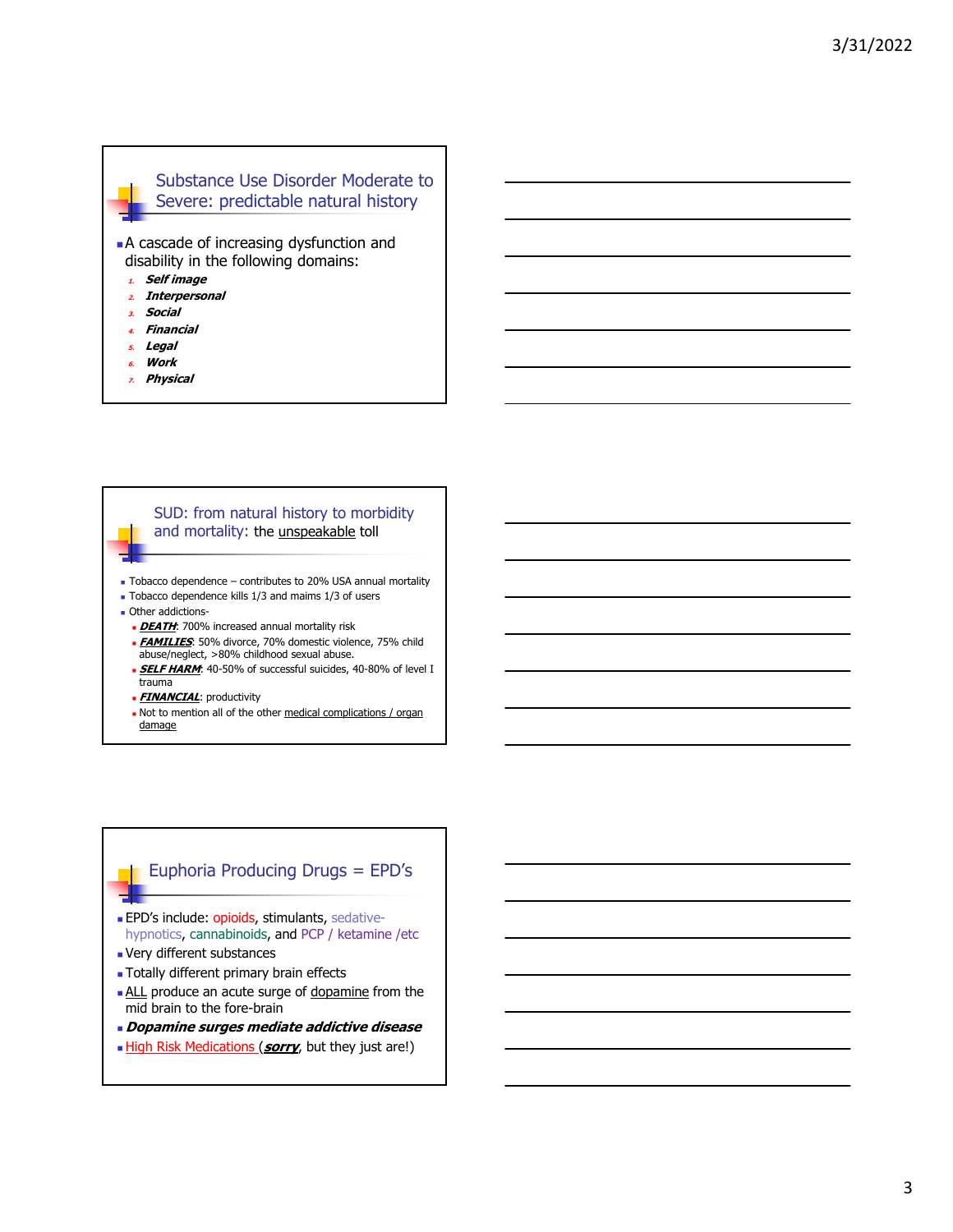







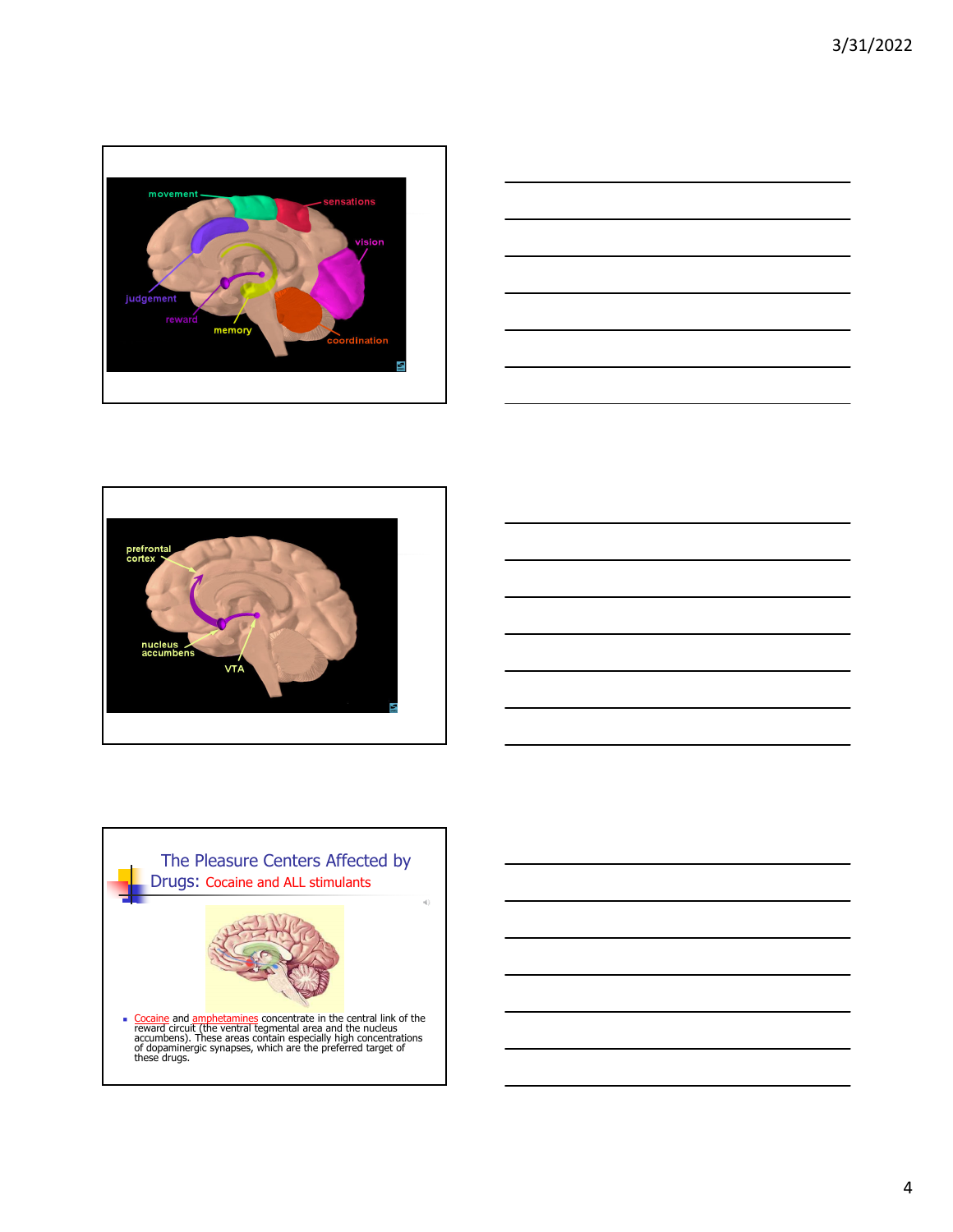







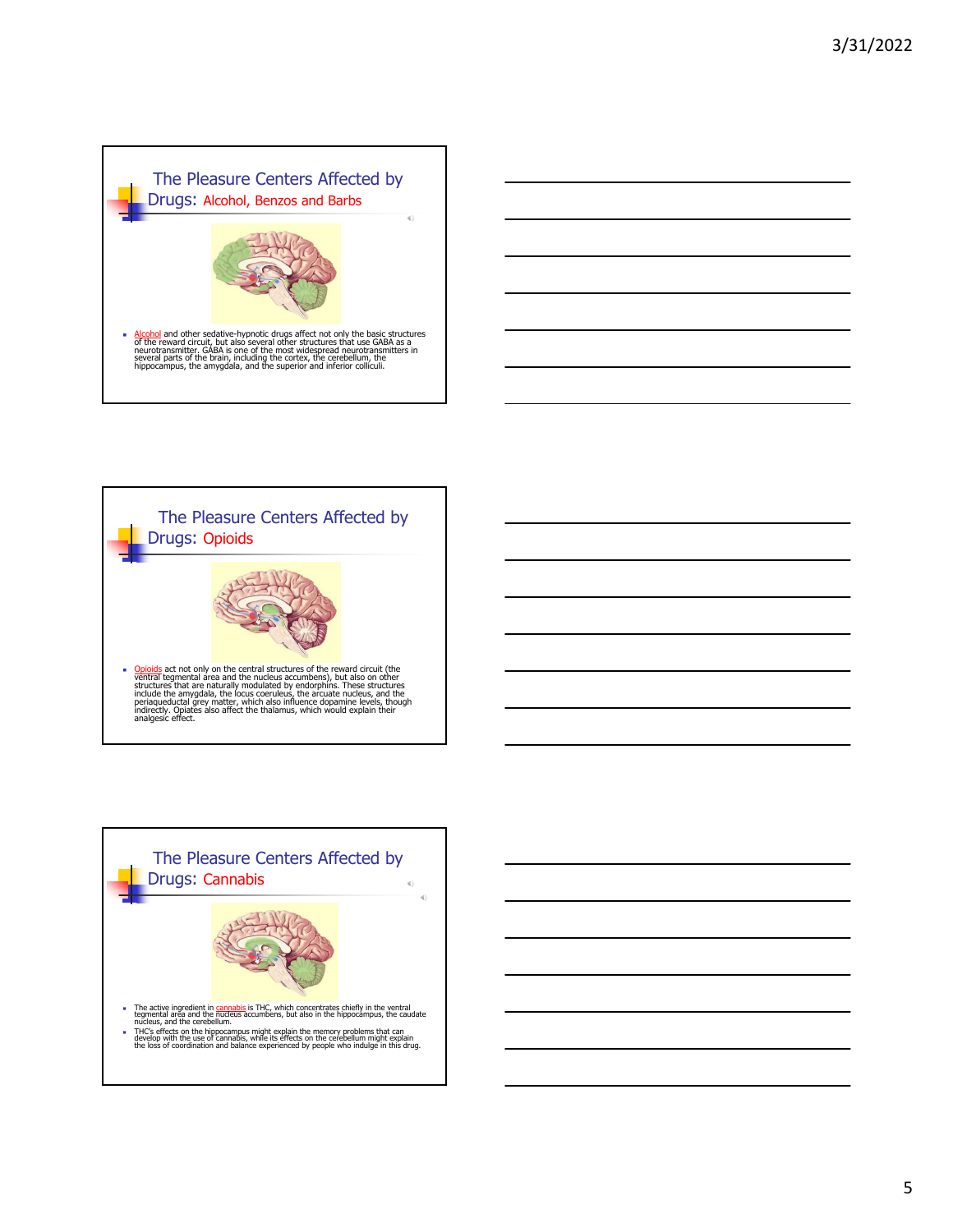



## Controlled drugs ARE Euphoria Producing Drugs: **CRx = EPD's**

So why do you have to put your DEA  $#$  on it????? So why do controlled drug RX cause such a high risk of relapse of addictive disease?

- So what does this mean for clinical practice … … …
	- High Risk Brains + High Risk Drugs = **High Risk Behaviors**
	- SUD patients  $+$  *chronic* CRX = high risk of problem patient behaviors and patient / family / community / Rxer **harm**.



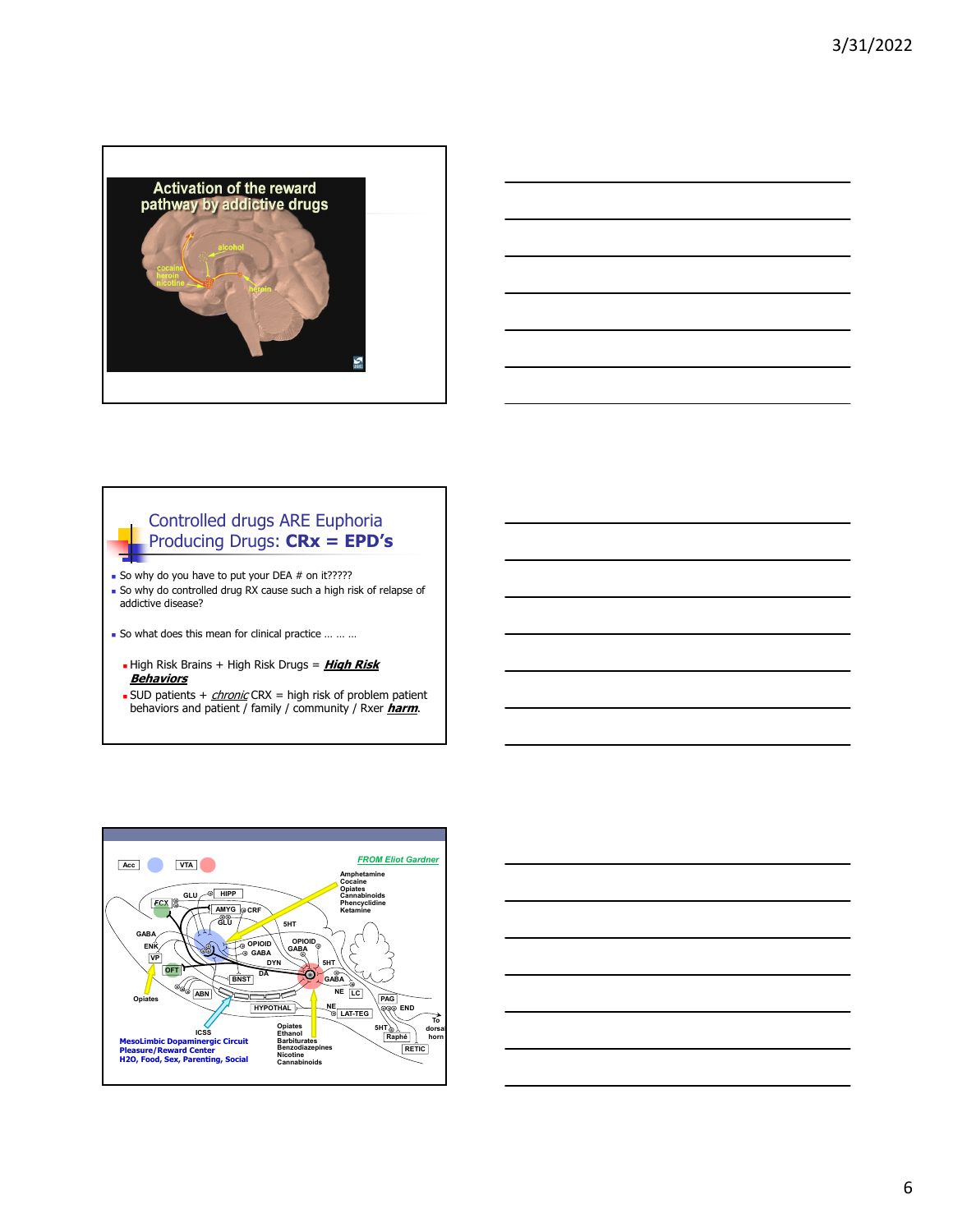So isn't this just **obvious**? (and why spend a lovely day going over it)

- -"Like ... don't prescribe long term outpatient addictive and abuse-able medications to patients who are abusers or addicted"
- Perhaps it is obvious … but haven't you seen it done?
- Several data points: 1992 / 1998 / 2007 / 2016

1992 Inner City Medical Clinic

- "Physician Failure to Record Alcohol Use History When Prescribing Benzodiazepines." Graham AV, Parran TV: Journal of Substance Abuse 1992. 4:179-185
- **Little evidence of SUD screening in medical records prior to** initiating long term benzodiazepine prescription

# 1998 University Affiliated Large County Teaching Hospital

1. > 7000 Out Patients interviewed for SUD (alcohol problems) 2. Inpatient & Outpatient Medical Record Review for SUD documentation

- 3. Outpatient Medical Record Review for prescribing of CRX
	- **<u>Cond strongest</u> predictor of receiving a CRX = having SUD documented in the medical record and having a Resident Physician as the doctor**
	- **Strongest predictor of receiving a CRX = having a SUD documented in the medical record and having an Attending Physician as the doctor**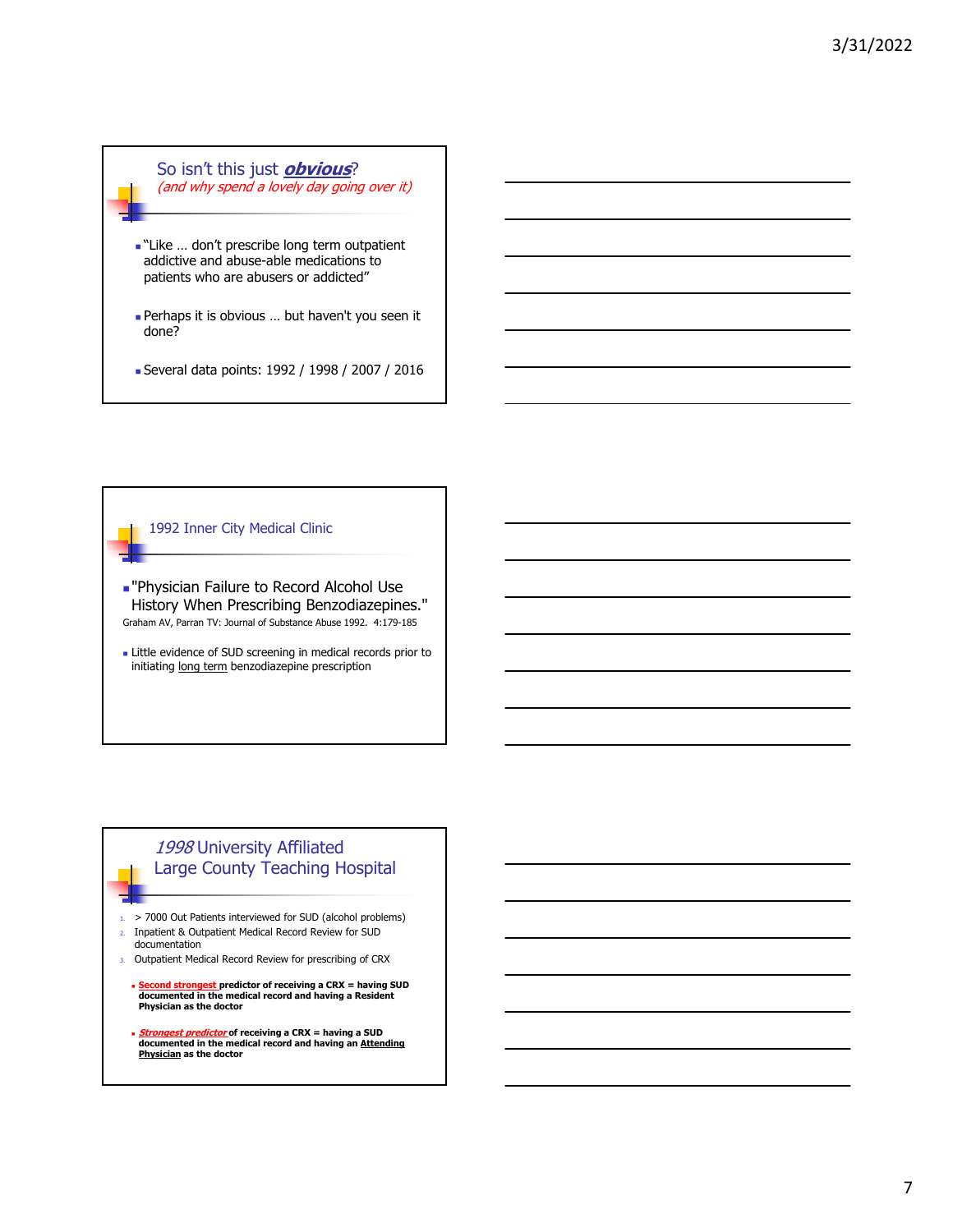



# January 2016 – Annals of Int Med 90% of patients **continued to receive**  prescription opioids **after** an accidental overdose was recorded in the chart  $\blacktriangleright$  **20% received a higher dose within 6** months Opioid discontinuation after overdose was associated with lower risk for repeated OD

# March 2016 - JGIM

Annals of Internal Medicine • Vol. 164 No. 1 • 5 January 2016

- Benzodiazepines are Prescribed More Frequently to Patients Already at Risk for Benzodiazepine-Related Adverse Events in Primary Care.
- J Gen Intern Med. 2016;31(9):1027-1034 March 2016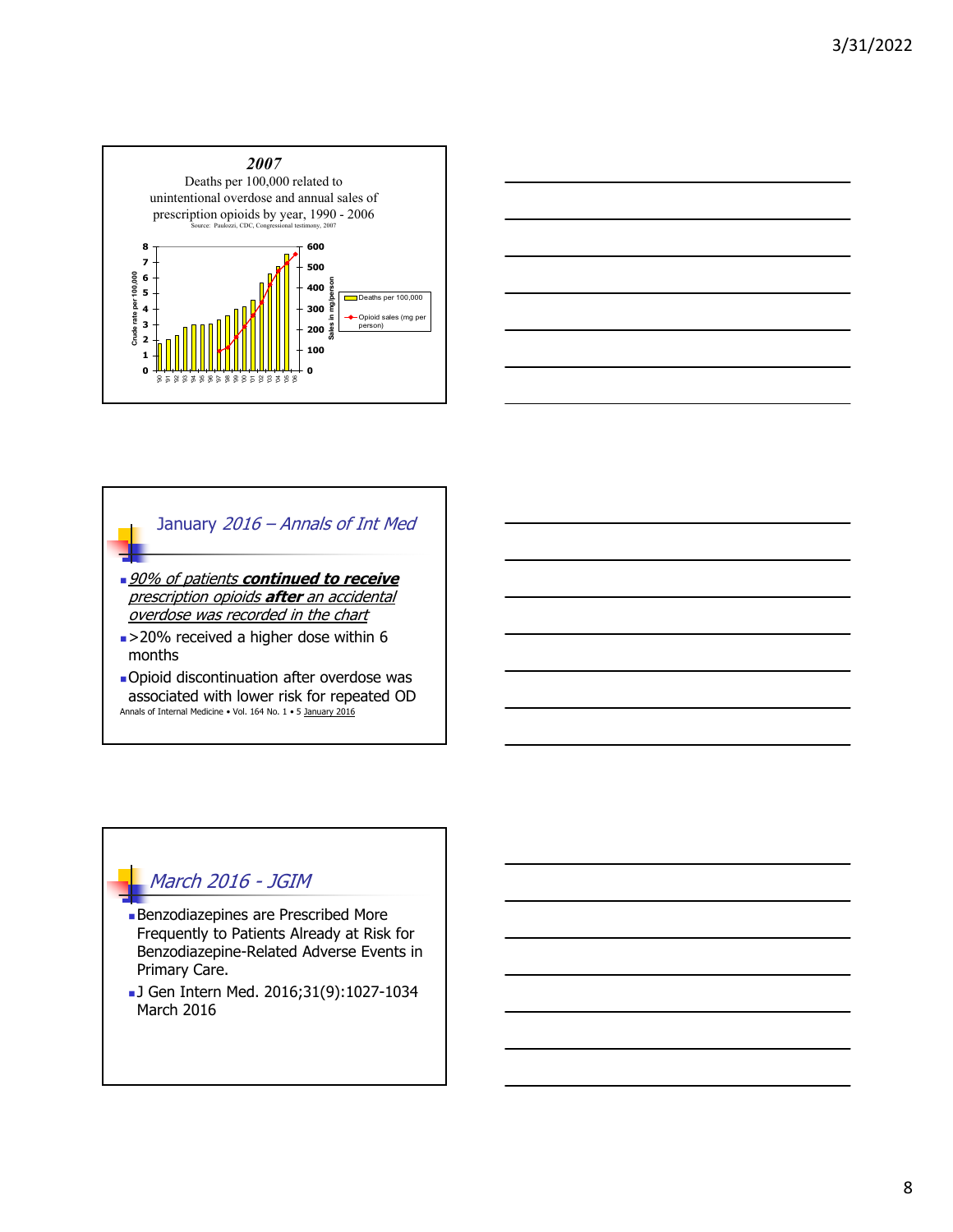## Controlled drug prescribing trends 1989 - 2019

- 1985-2013 > 500% increase in opioid prescribing in the US
- $\approx$  2014 2019  $\sim$  40% decrease in opioid prescribing from peak in 2013 in Ohio
- $\approx$  2013-2019  $\sim$  30% increase in benzodiazepine prescribing in Ohio
- 2013-2019 ~40% increase in psychostimulant prescribing in Ohio

## Controlled Drug Presribing Trends: 2021-2022

- Current Rumors and Assertions:
	- Use of Adderall or Vyvanse to "treat" stimulant addiction
	- Prescribing of benzodiazepines and/or psychostimulants to patients on buprenorphine or methadone OTP
	- "Medical MJ" to treat opioid addiction
	- -"Little evidence for the abuse of or addiction to prescribed psychostimulants in weight loss"
- **Beware: The prescriber who forgets history is likely** to repeat it!!! (and may get into trouble)

## HOW COULD THIS BE? Perpetuation of status quo

- **HRB's** REALLY REALLY REALLY **want** high risk drugs: RXer-Pt relationship / communication challenge
- **Screening for HRB poorly & rarely** done Good Screens are incompletely / rarely used
- Un-appreciated contraindications (death/jail/etc)
- **Blurring of basic ethical tenants of doctoring**
- Above all, first do no harm … **then** comfort always Lack of knowledge of **SUD dopamine surge nexus**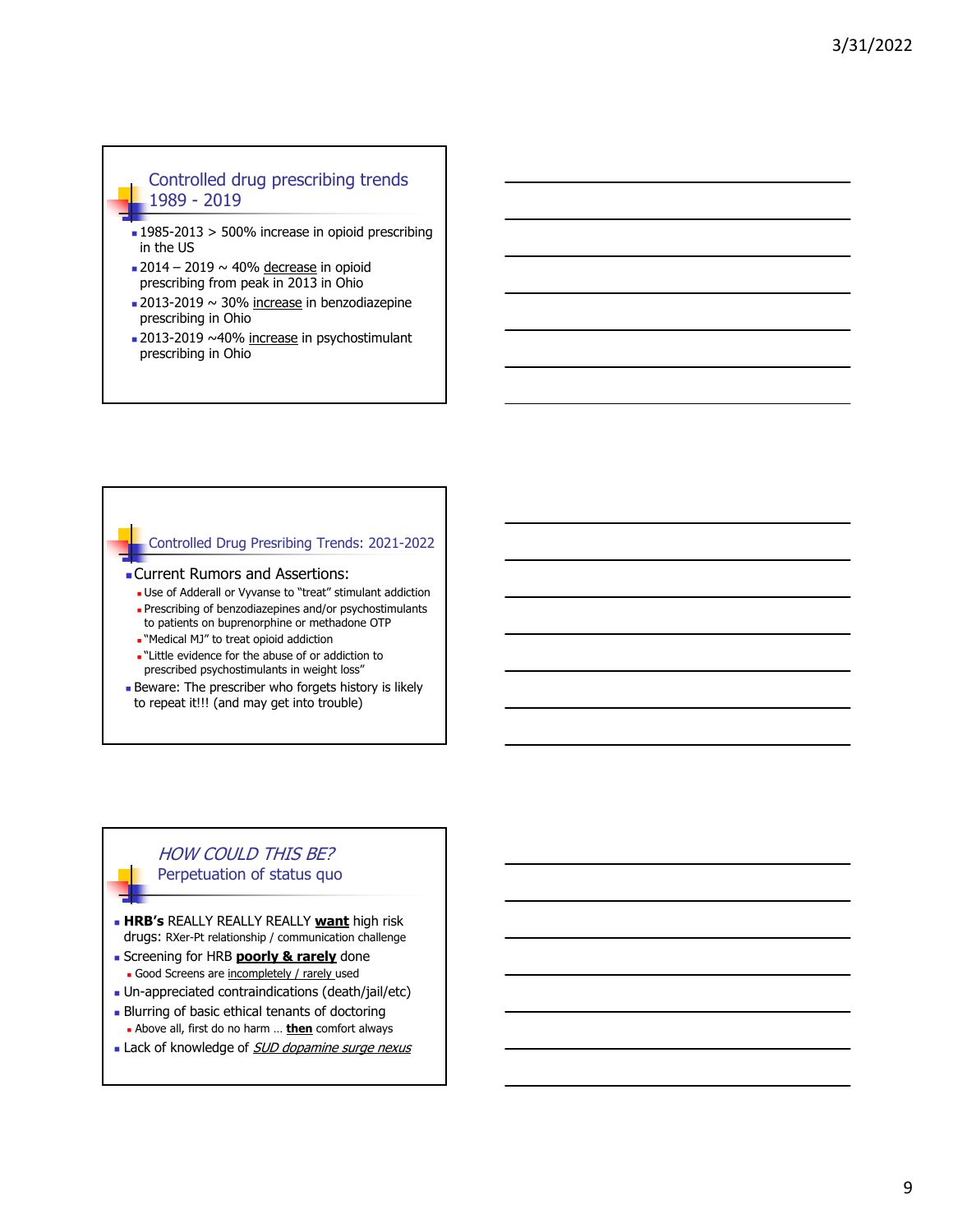### CRx Prescribing Decisions: Avoid High Risk Drugs with High Risk Brains

Any prescribing decision involves:

- $\blacksquare$  Indications establishing the reason to RX
- **Contraindication screening for reasons not to RX**

 $\blacksquare$  Clinical reasoning – comparing risks v. benefits

- Contraindication screening requires K,A,S.
	- K=clinically understanding contraindications
	- **A**=respecting the gravity of contraindications
	- S=using screening tools to ID contraindications **and**  communication skills to maintain your boundaries
- **K,A,S are ALL** needed for safe CRx prescribing



## Contraindications to chronic CRX TX

Highest Risk Brains (HRB)**\*\*\***:

- **Current addictive disease = strong contraindication**
- **Past addictive disease = strong contraindication**
- **History of diversion = strong contraindication**
- Risky Brains (SUD MILD) = relative contraindication
- $S$  Significant nonadherence = relative contraindication
- Substantial psychiatric co-morbidity = relative contraindication

COPD &/or Obst Sleep Apnea = relative contraindication

**\*\*\* Prescribe chronic C RX to HRB's only with expert advice and support (i.e. a methadone or buprenorphine clinic)**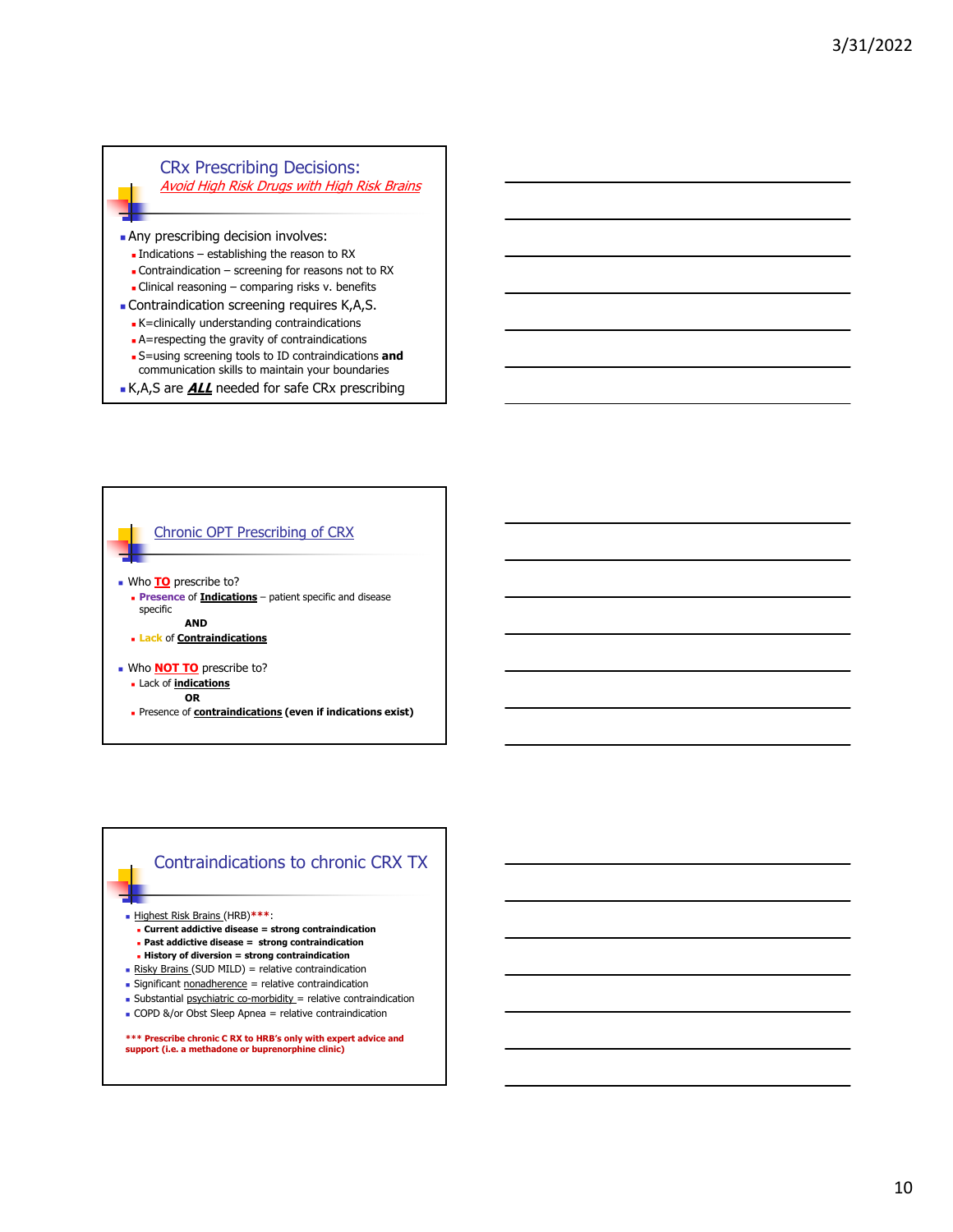### Indications for possible **chronic** CRX **Use Universal Precautions ASK THE 5 QUESTIONS OF Ted Parran**

- 1. Is there a clear diagnosis? (in your scope of practice?)
- 2. Is there documentation of an adequate work-up?
- 3. Is there impairment of function?
- 4. Has non-CRX multi modal therapy been tried & failed?
- 5. Are contraindications to CRX therapy ruled out?
- IF "yes to ALL 5" then **consider** CRX TX …
- **Always** use an Informed Consent Form!
- Be sure to **Document** & **Monitor**!
- Noid poly-pharmacy of controlled substances

## Prescribing Controlled Drugs: ruling out addiction (**Team** WORK)

- Perform an AUDIT (questionnaire) and CAGE-AID with pt
- Ask family or sig. other the f-CAGE (Informed Consent)
- Do an initial toxicology test
- Inquire of prior prescriber re: use of controlled prescriptions, general adherence patterns, etc.
- Check the PMP report, and local pharmacy print out

If screen is  $+$  for current or prior addiction  $=$  High Risk Brain ... so the decision should be obvious!

## The "Family / Significant Other Interview"

### Requires a **TEAM** and **Systems** approach:

- Somebody gets consent to call (Informed Consent Form)
- Somebody calls and asks the "6 Functional Assessment ?'s"
	- $1.$  What can  $\_\_$  do now?
	- 2. What could \_\_\_ do before this DX (pain/anxiety/insomnia/ADD)?
	- 3. What does the family hope \_\_\_ will be able to do if we can help?
	- 4. Has \_\_\_ **C**utback on use of alcohol or other drugs?
	- 5. Has \_\_\_ been **A**nnoyed by comments re: alc / drug use?
	- 6. Has \_\_\_ felt **G**uilty or embarrassed about actions/words when using?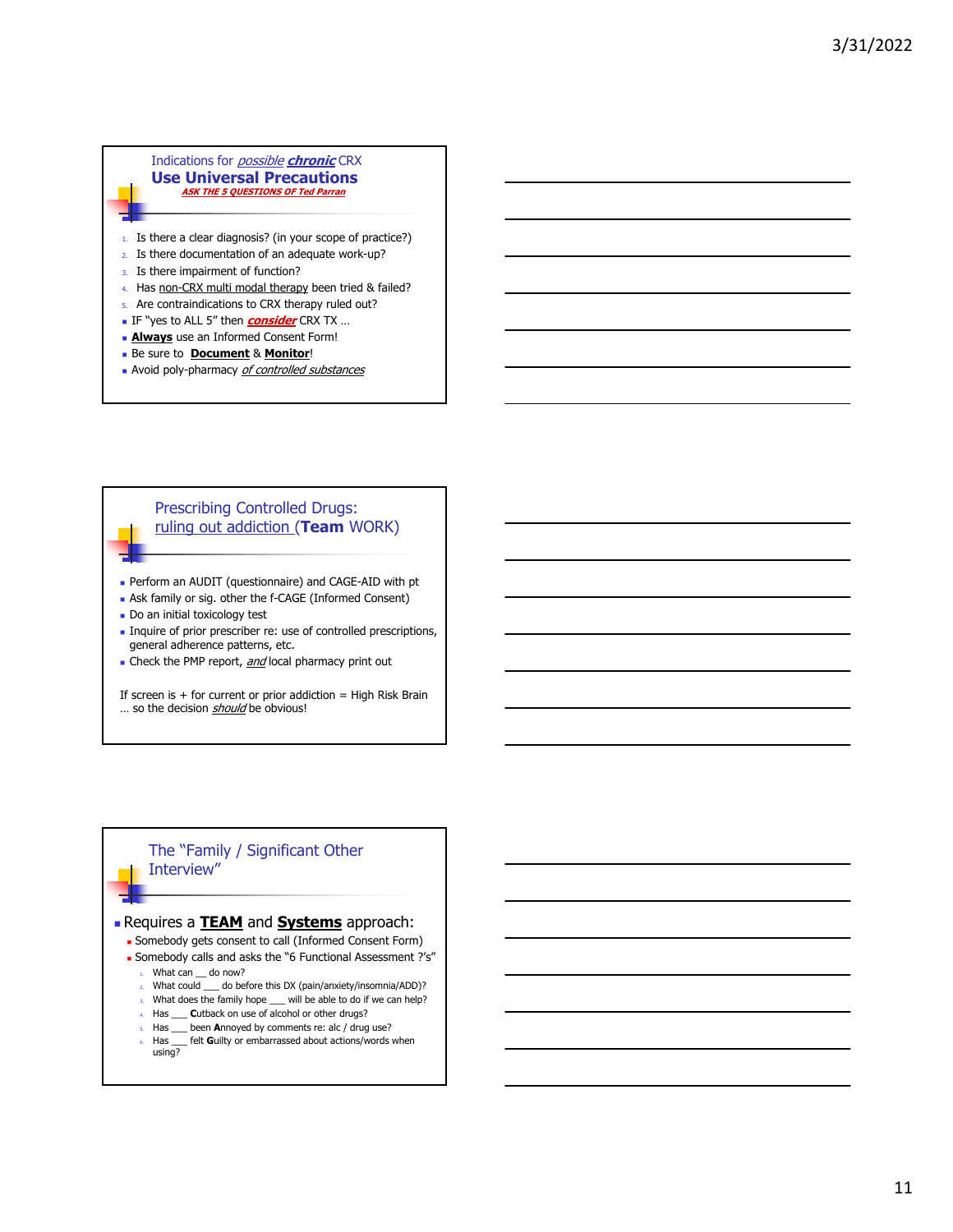Monitoring strategy when prescribing OPT CRx – **Team** Work = **"universal precautions**"

- Informed Consent Form require adherence with TX Plan
- Document functional improvement pt and family
- ROI for ANYONE you think is needed (What if they say NO?)
- **Titrate RX to improved function**
- **Monitor medications (pharmacy profile printout, OARRS)**
- Avoid non-planned escalation "nonadherence"
- **Monitor for scams (NO early refills)**
- **Perform occasional toxicology tests**
- Document, document, document! (**Flow sheet**)



# Prescribing Controlled Drugs Mechanisms of **PRESCRIBER** Involvement of CRxDA

- AMA mechanisms re: RxDA "the 6-D's" & others
	- **D**ated
	- **D**uped
	- **D**isabled
	- **D**ishonest
	- **D**efiant
	- **D**istracted
	- **Medication Mania / Confrontation Phobia / Hypertrophied Enabling**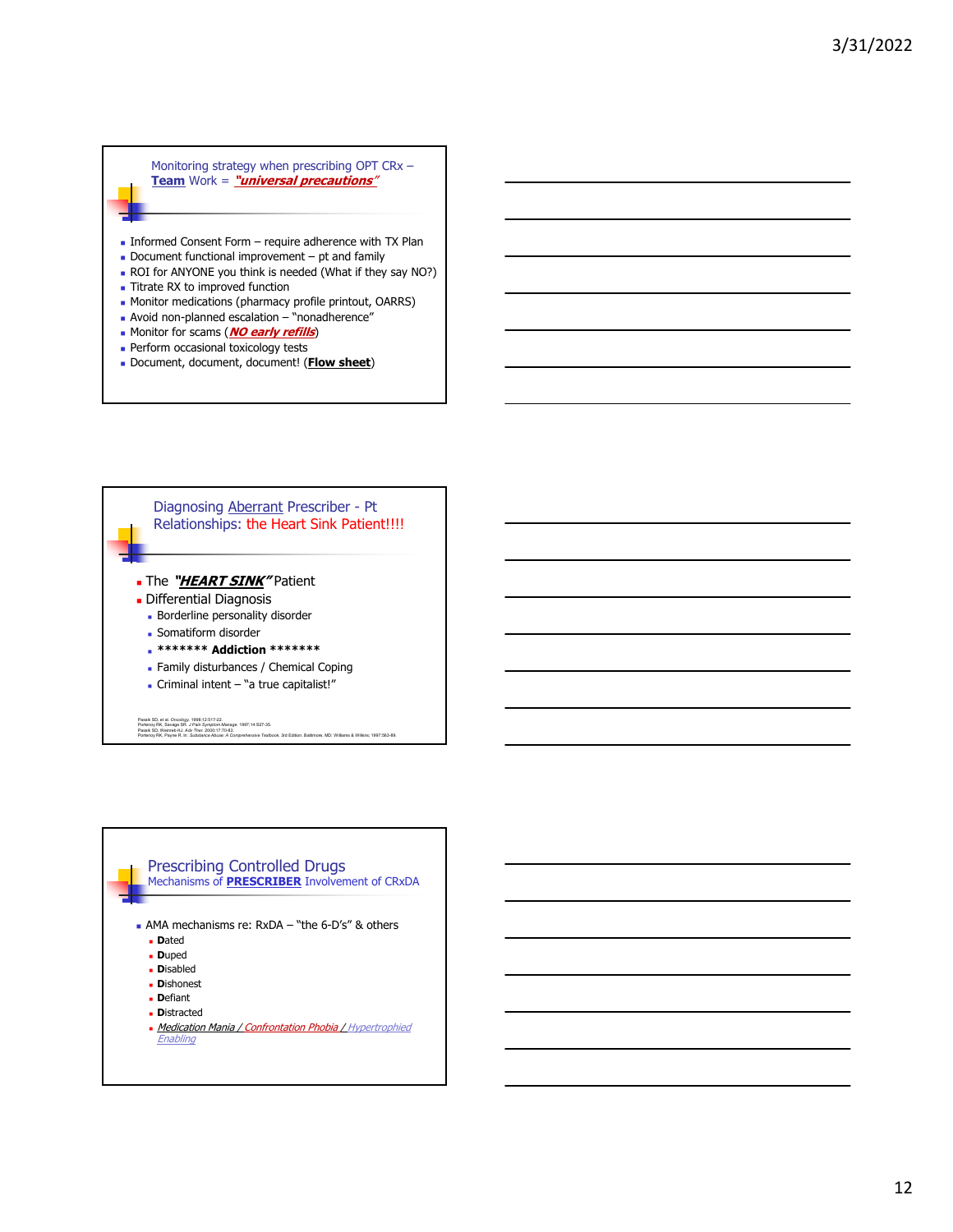### Prescription Drug Abuse Scams

- **Strategies to increase frequency, number,** potency of controlled prescriptions
- **Efforts to increase drug supply by** stressing/pressuring the doctor-patient relationship
- "You know Dad … I really love you Dad!"
- You know Doc … I really love you Doc!"



#### Prescription Drug Abuse Scams #2

- 
- **Lost my luggage**
- **No generics**
- **Multiple medication sensitivities**
- Allergic to Kappa agonists
- **This cough calls for...**
- It's the only thing that works...
- House burned down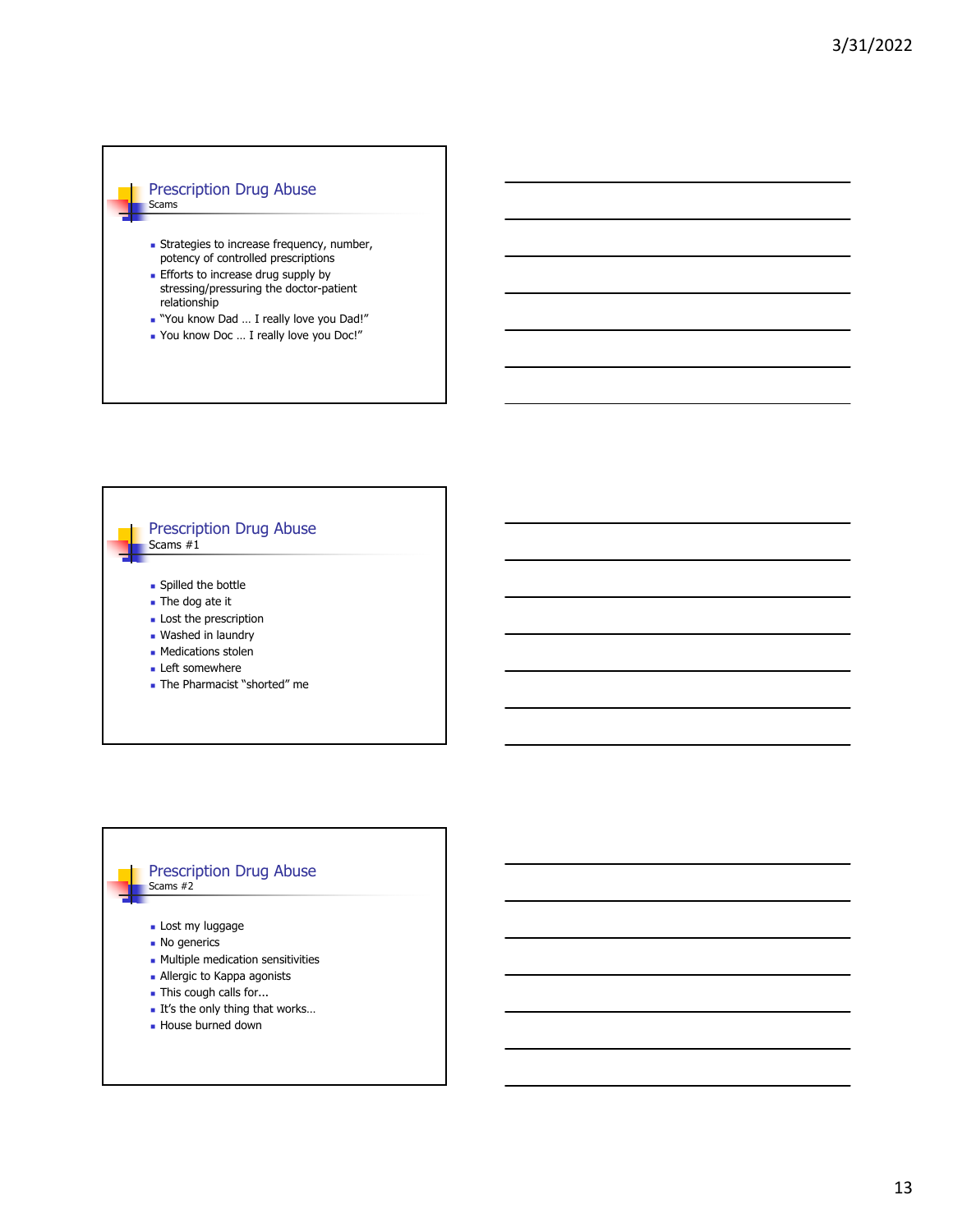#### Prescription Drug Abuse Scams #3

#### **Physician heal thyself**

- Oh, by the way
- You are the only one who understands...
- Rx lifting/altering
- **Late calls/cross coverage**
- John Hancock/"Dear Doctor"

## (almost) NONE of these are true

### Dealing with Scams Principles of Universal Precautions

- **TEAM WORK** (Informed Consent avoids mixed messages)
- Cops v. Docs attitudes
- No offense but … … ... (please don't fire me)
- **Learn to recognize common scams**
- $\blacksquare$  Just say no and mean it  $-$  "say no when you mean no and yes when you mean yes" – INFORMED CONSENT FORM
- Avoid being "coy" when "no becomes yes"
- Turn the tables, but be kind (no offense right?)

# Giving Bad News Prepare the patient to receive the news: Tell the Bad News (no early refill, need to change RX etc) Use the **OPEN** mnemonic: **O**ptimism Statement

- 
- **P**artnership Statement
- **Elicit the Patient's Response**
- **No More talking, just listen**
- **Allow space / time for reaction / emotion**
- **Use PEARLS** statements
- $\blacksquare$  Close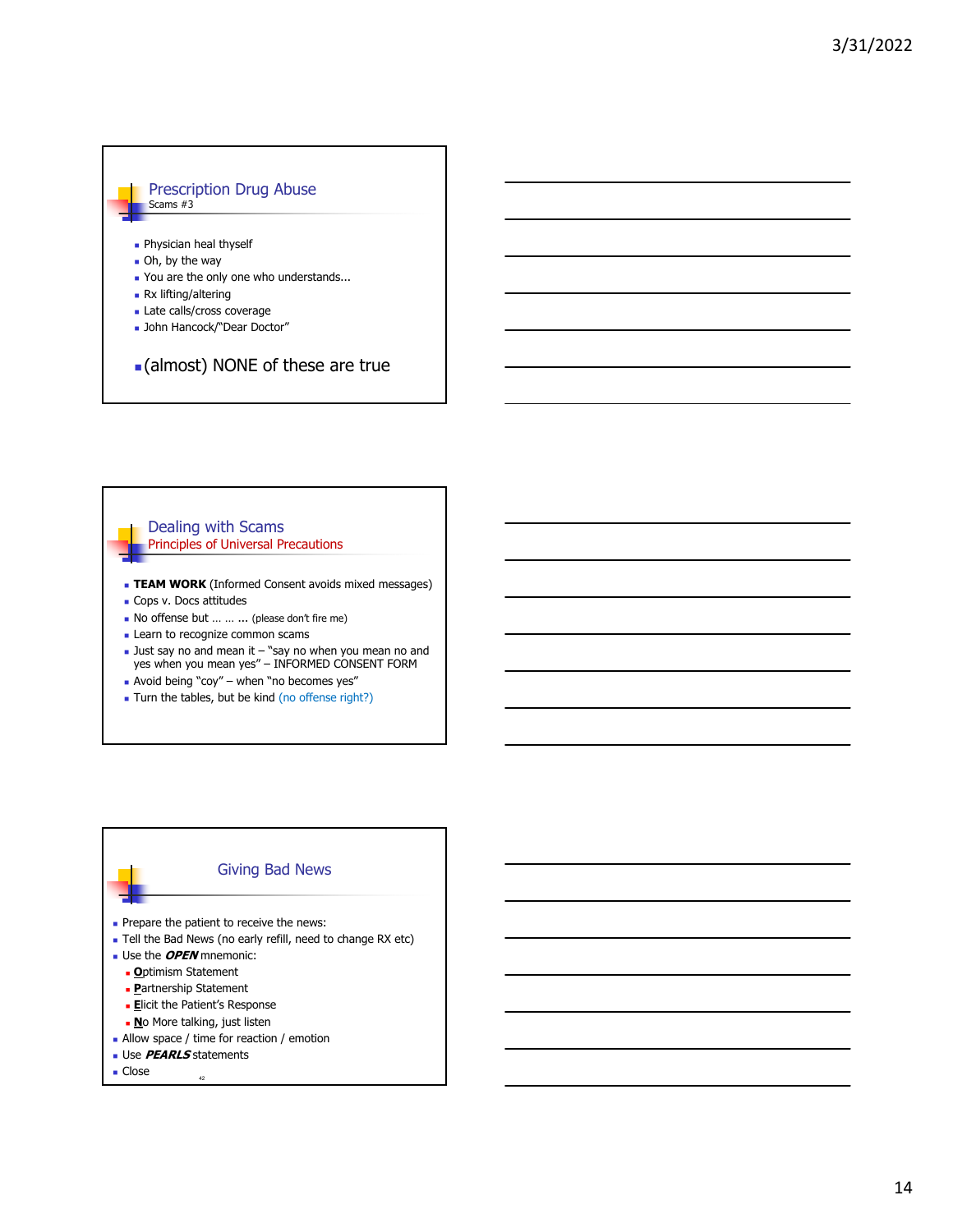## Giving Bad News: The Words "I am SO sorry ... but no"

- "Unfortunately, I have some difficult news for you."
- **Based on what you have been nice enough to tell me, and** your PMP report, I can not continue to RX …"
- THEN Use PEARLS Statements: **P**artnership / **E**mpathy / **A**pology / **R**espect / **L**egitimization / **S**upport
- **Then "this can be really hard to hear I am wondering what** your thoughts are?"
- **Allow space / time for reaction / emotion**

43

- **Answer questions, use more PEARLS statements**
- **Then close**

## Additional "**words that make a difference**"

- "I wish things were different … and I know that you do too, but they aren't ...
- I thought you had one DX, but now I know you have two DX (including SUD) … and I **must** change the TX plan.
- I don't want you sick … but I **must** have you safe, and continued prescribing is not safe

## **Avoid Common Pitfalls**

. "But I really, really need the

45

44

- Don't you trust me?" / "I thought we had a good relationship" / "I thought you cared about me?"
- "If you don't give them to me, I will drink / use drugs / hurt myself."
- . "Can you just give me enough to find a new doc?"
- "You did this to me" / "I will go into withdrawal"
- **Remember** ... it is unsafe and thus not allowed ... and "I am so sorry … and still want to work with you"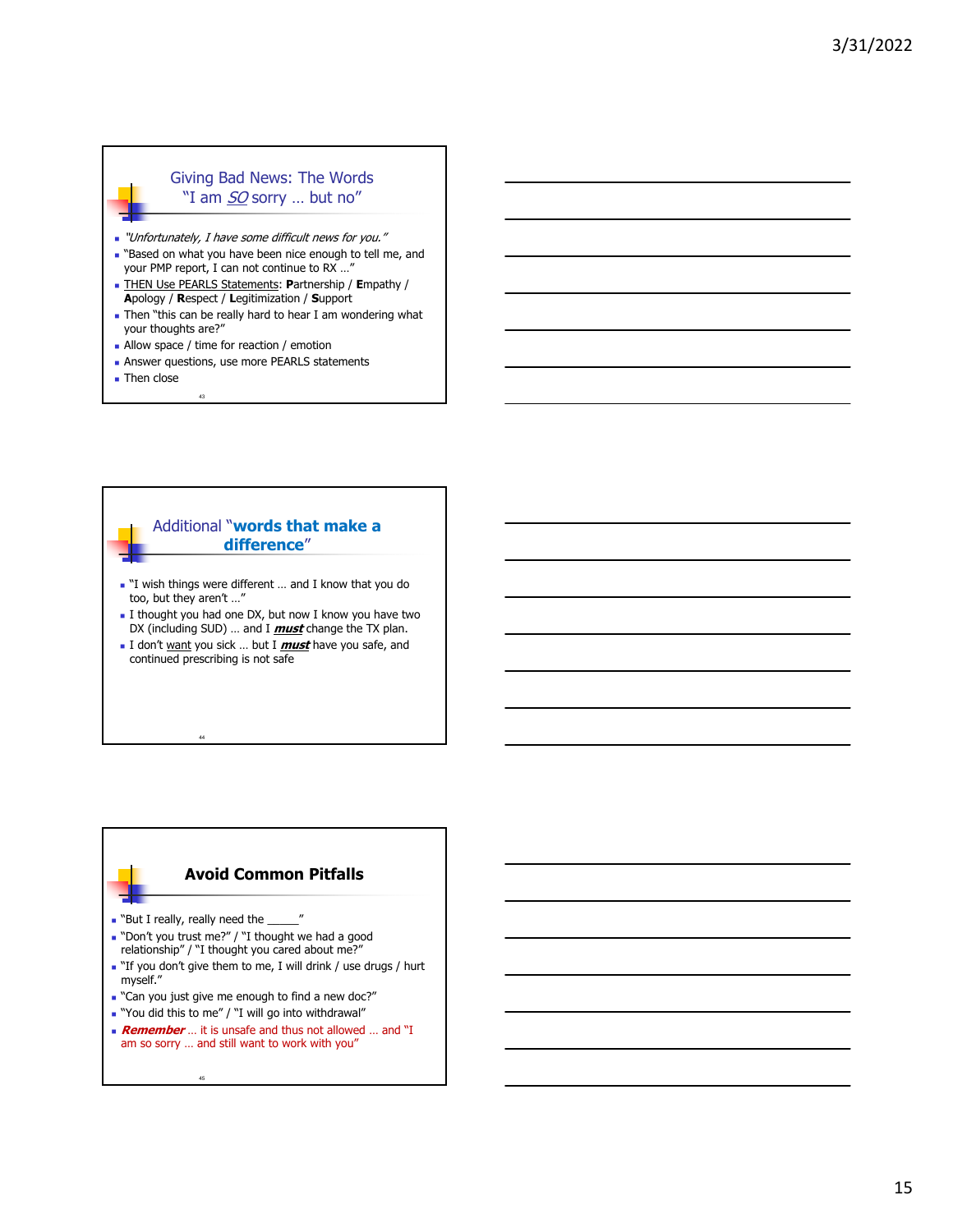### Giving Bad News **REVISITED** "I am *SO* sorry ... but no"

- Prepare the patient to receive the news: "Unfortunately, I have some difficult news for you."
- **Tell the Bad News (no early refill, stopping prescribing CRx)**
- **THEN Use PEARLS Statements:**
- **P**artnership / **E**mpathy / **A**pology / **R**espect / **L**egitimization / **S**upport
- Allow space / time for reaction / emotion
- **Answer questions, use more PEARLS statements**
- **Then close**

Emergency contraindications to continued prescribing: (above all, first do no harm)

- $\blacksquare$  Altering a prescription = FELONY
- Selling Rx. drugs = DRUG DEALING
- Accidental/intentional overdose = DEATH
- Threatening staff = EXTORTION
- **Too many Scams = OUT OF CONTROL**

Emergency contraindications to continued prescribing (above all, first do no harm)

- What is a prescriber to do?
- 1. Identify the contraindicated behavior.
- 2. State that ongoing prescribing is not safe.
- 3. Educate about withdrawal symptoms.
- 4. Instruct to go to the E.R. if withdrawal.
- 5. Offer care with out CRx (or referral if threatned).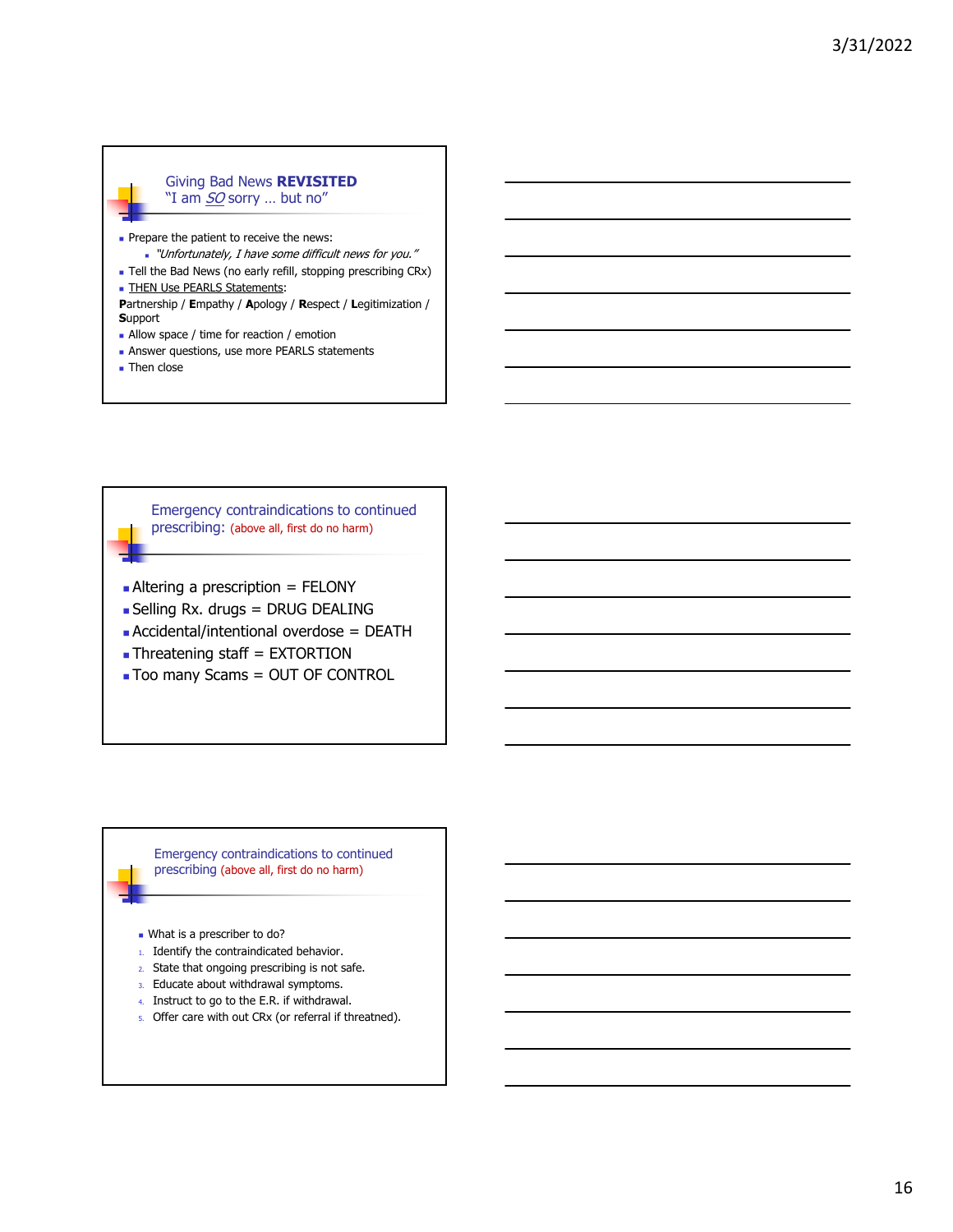## But but but ... what about the patients I *inherited* on CRx X, Y, or Z?????

- Is the CRx in you area of expertise?
- If "no", then refer out immediately or refer to detox Are there CLEAR indications AND no Contra-indications?
- If "yes", then is the Type of CRx and Dose OK? Adjust if needed If "no" then stop CRx via: slow taper / fast taper / or DC
- **Which approach to stopping is needed?**
- Non-urgent reason to stop v. urgent reason v. emergency reason
- What is X, Y and Z? (opioids / benzos / stimulants of course)



| <u> 1989 - Johann Barn, mars ann an t-Amhainn an t-Amhainn an t-Amhainn an t-Amhainn an t-Amhainn an t-Amhainn an</u> |  |  |
|-----------------------------------------------------------------------------------------------------------------------|--|--|
| <u> 1989 - Johann Stein, marwolaethau a bhann an t-Albann an t-Albann an t-Albann an t-Albann an t-Albann an t-Al</u> |  |  |
| <u> 1989 - Johann Stoff, deutscher Stoff, der Stoff, der Stoff, der Stoff, der Stoff, der Stoff, der Stoff, der S</u> |  |  |
| <u> 1989 - Johann Stoff, deutscher Stoffen und der Stoffen und der Stoffen und der Stoffen und der Stoffen und de</u> |  |  |
| <u> 1989 - Johann Stoff, amerikansk politiker (d. 1989)</u>                                                           |  |  |
|                                                                                                                       |  |  |

#### Prescribing Controlled Drugs **Solutions**

- 
- Improve skills to identify SUD mod-severe (current or past)
- Approach affected patients as if they have a relative, if not absolute, contraindication to controlled prescriptions … DON'T RX ADDICTIVE / ABUSEABLE MEDICATIONS TO PEOPLE WHO ARE OR HAVE BEEN ADDICTED!!!!!
- Aggressively pursue skills in DDx and management of: **Acute vs chronic pain** 
	- **Anxiety vs depression**
	- **Insomnia**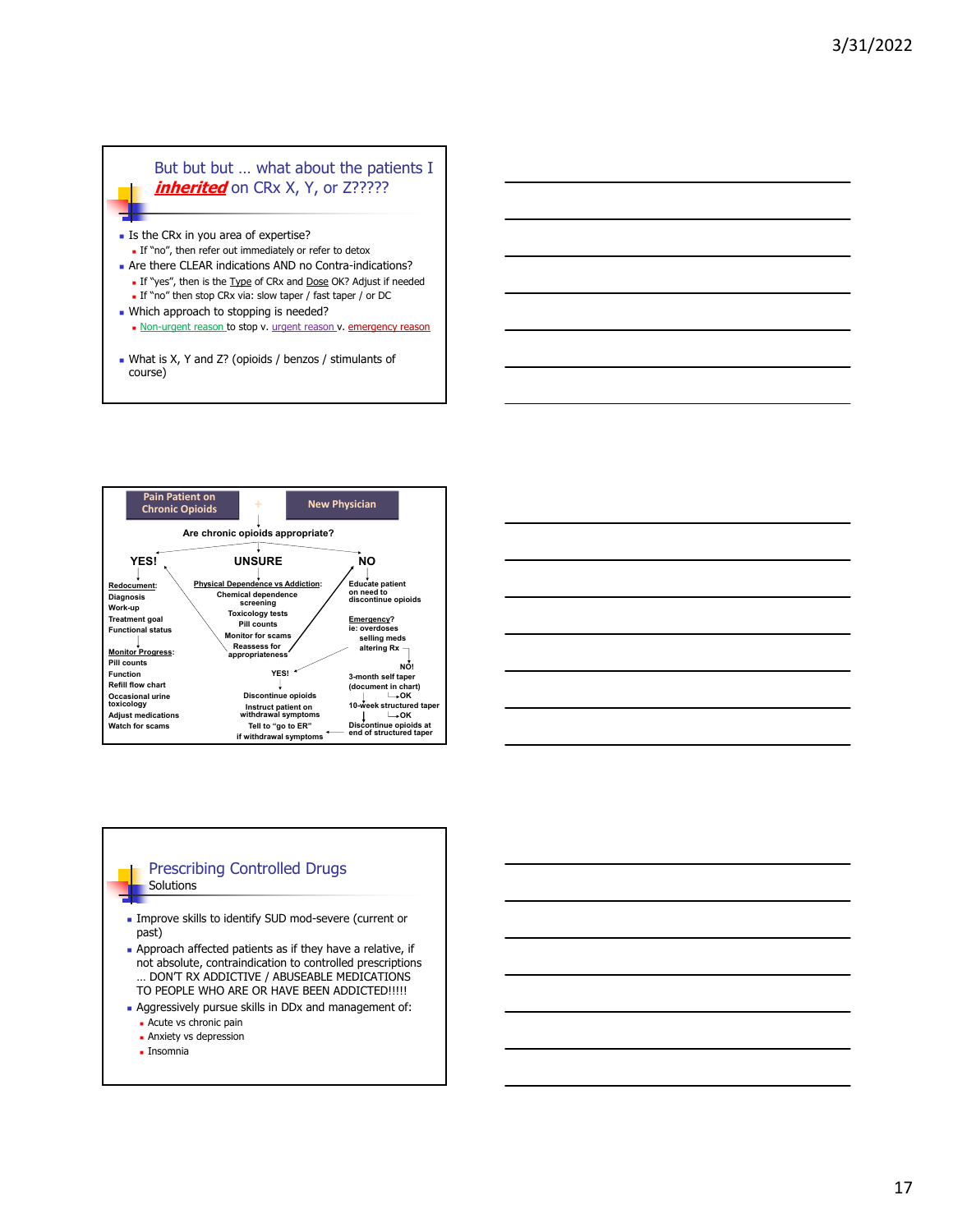### Prescribing Drugs Solutions (cont'd)

- **Carefully document in progress note the rationale,** diagnosis, anticipated time course, and symptom endpoint when initiating a controlled drug prescription
- **Implement a team based monitoring strategy Just like in DMII or Coumadin anticoagulation therapy**
- USE a CRX Flow Chart / refill flow chart
- **Establish a cross coverage prescription policy**

### Prescribing Controlled Drugs Solutions (cont'd)

- Know the pharmacology and abuse potential of all drugs prescribed
- Medical letter, AHFS > PDR, industry reps
- **Careful prescription writing and management habits**
- **Recognize and deal with scams**

### Prescribing Controlled Drugs A Question of Balance

### Implementing RxDA solutions can

- **Increase comfort with prescribing controlled drugs**
- Markedly decrease inappropriate prescribing
- **Improve documentation and monitoring**
- **Achieve better balanced and improved patient** care